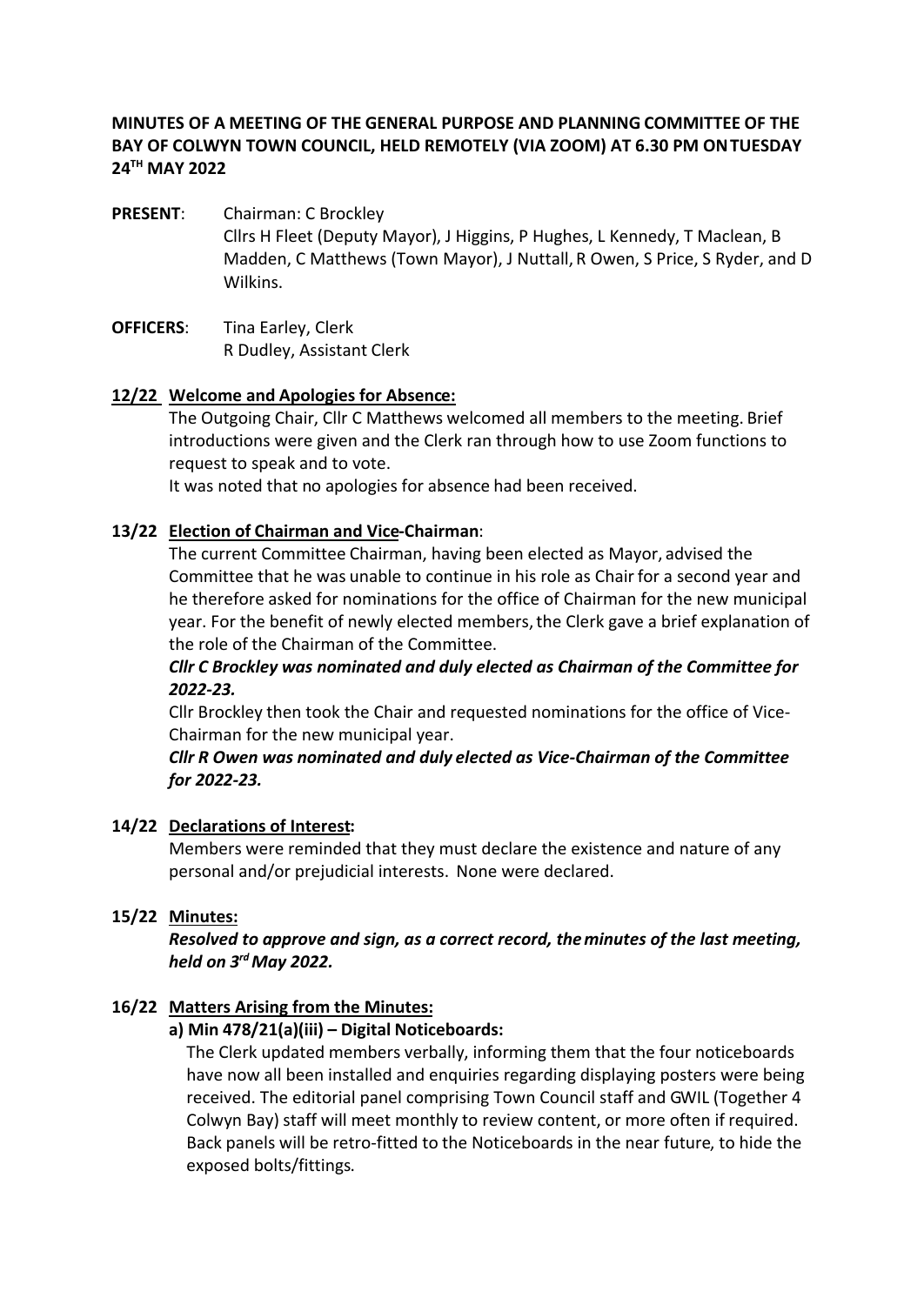Members agreed that they would be a useful asset for the town

## **b) Min 480/21 – Road Naming at the Former Mary Bamber Site:**

Members noted an email from Conwy CBC about the naming of roads at the former Mary Bamber Site. It was noted that Welsh road names are used for all new developments, in accordance with County policy.

# **c) Min 482/21 – Beyond Youth Shelters:**

The Clerk submitted a report by Cllr S Ryder, who had attended the training course recently. Cllr Ryder said the course had been inspiring and there was need to provide spaces for teenagers to gather and socialise together (but not the traditional type of youth shelters). Members noted the report and the Chair thanked Cllr Ryder for her comprehensive report.

## **d) Mon 436/21(f)** – **Proposed Public Space Protection Order:**

The Clerk submitted an email update. The Order had now been approved and signs would be going up in the areas designated. Members noted the update.

- **17/22 Conwy CBC:** Members received and noted the following correspondence:
	- (a) **Temporary Traffic Regulation**: for Woodhill Road to Hillside Road, Colwyn Bay for 4<sup>th</sup> June 2022 (Street Party).
	- (b) **Temporary Traffic Regulation**: for Llanelian Road, Old Colwyn from 30/5 1/6/2022 (Parking Prohibition).
	- (c) **Temporary Traffic Regulation**: for Ffordd Eirias Road, Colwyn Bay from 31/5 1/6/2022 (Tree Maintenance).
	- (d) **Temporary Traffic Regulation**: for Green Hill, Old Colwyn for 31/5 (Street Lighting Work).
	- (e) **Temporary Traffic Regulation**: for Llanelian Road, Old Colwyn from 30/5 1/6/2022 (BT Works).
	- (f) **Temporary Traffic Regulation**: for St Andrew's Road, Colwyn Bay from 25/5 27/5/2022 (Welsh Water Works).
	- (g) **Rhos on Sea Coastal Defence Scheme:** The Clerk submitted, for information, an email from Conwy CBC regarding the work and a copy of the letter sent to residents. The Clerk informed the members that additional information had been received from the Project Officer to confirm that the kiosks will remain open as long as possible (all summer) and that funding is now in place to replace them. The plan is to start the work on the beach replenishment as soon as possible, so it can be back open at the earliest opportunity. The whole scheme will take a year or more to complete.
	- (h) **Standards Committee:** The Clerk submitted information regarding the Standard's Committee roles and responsibilities and members were asked to consider nominating a Town Councillor to sit on the Committee. The Clerk reminded members that expressions of interest and information needed to be received by tomorrow, as the decision on any nomination would be made at the Policy & Finance Committee Meeting on Wednesday 25<sup>th</sup> May.

# **18/22 St Paul's Church:**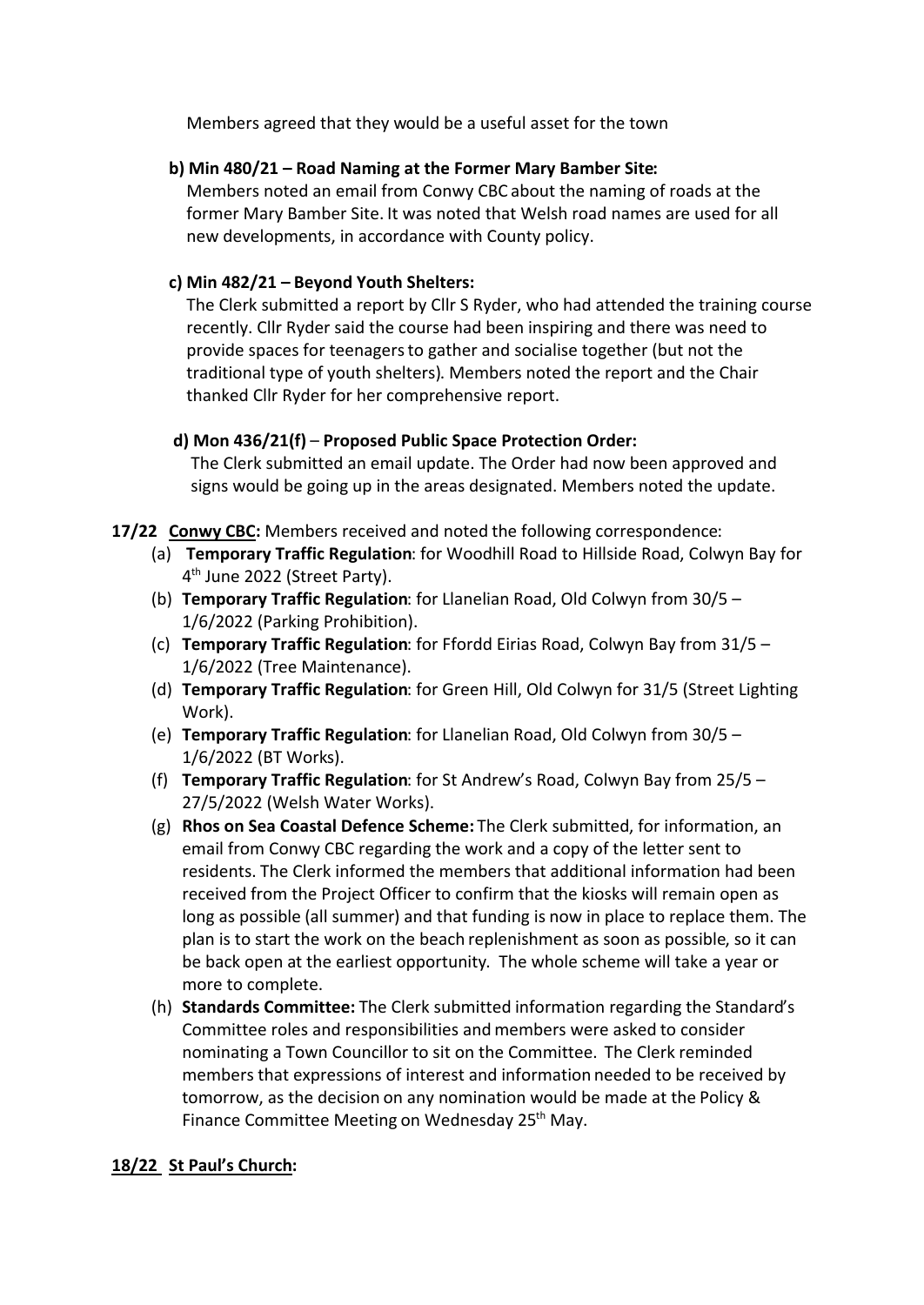Members noted an email, questionnaire and future plans for St Paul' Church. No objections or concerns were expressed. The Chair requested that the information be shared in the community by members and encouraged responses to be sent directly to the Church.

#### **19/22 Transport for Wales:**

The Clerk submitted information/posters about timetable changes from May and replacement buses. Members noted the information.

#### **20/22 Wynn Gardens:**

The Clerk submitted an email from former County Councillor B Cossey asking the Town Council to consider taking on the maintenance of new solar lights in Wynn Gardens, as funding had been identified to purchase and install them. An email from Towyn and Kinmel Bay Town Council was also submitted, giving information about the solar lights that they installed and maintain in a local park. The Committee were supportive in principle, but felt more information was needed about the type of lights and the cost of future maintenance, insurance and inspections etc. It was also commented that this might set a precedent and similar requests may follow for all of the parks in our area.

*Resolved to request further information about the type of lights and ongoing maintenance/insurance costs and report back to the Committee at a future date.* 

## **21/22 Min y Don Park:**

The Clerk submitted an email request from Cllr Ryder for more dog bins in the park. Both the café owner and the playgroup leader are concerned over the amount of dog mess and the health risk. Parents will not allow children to play on some parts of the park, due to the health risk. Members questioned if more ordinary litter bins were the answer and it was queried whether dog waste going in to normal bins then ends up on landfill. A suggestion was made to employ the mobile CCTV units to try to catch the perpetrators.

*Resolved to contact Conwy CBC to ask about the cost of providing additional litter bins and dog bins and to query where dog mess ends up if placed in a normal bin.*

## **22/22 Planning:**

Before the following item was considered, members were given a brief demonstration by the Clerk of how to navigate Planning Explorer on the Conwy CBC website, so that members are able to look at the applications in their community area, before attending future meetings.

#### **a)** Planning Applications

i) The Clerk submitted, for consideration, the planning applications received from CCBC.

## *Resolved to submit observations on these applications, as detailed in Schedule 'A' attached.*

ii) In the absence of a Tree Warden for the Town Council, an email from the Tree Officer, Conwy CBC was submitted for consideration, for planning application 0/49646.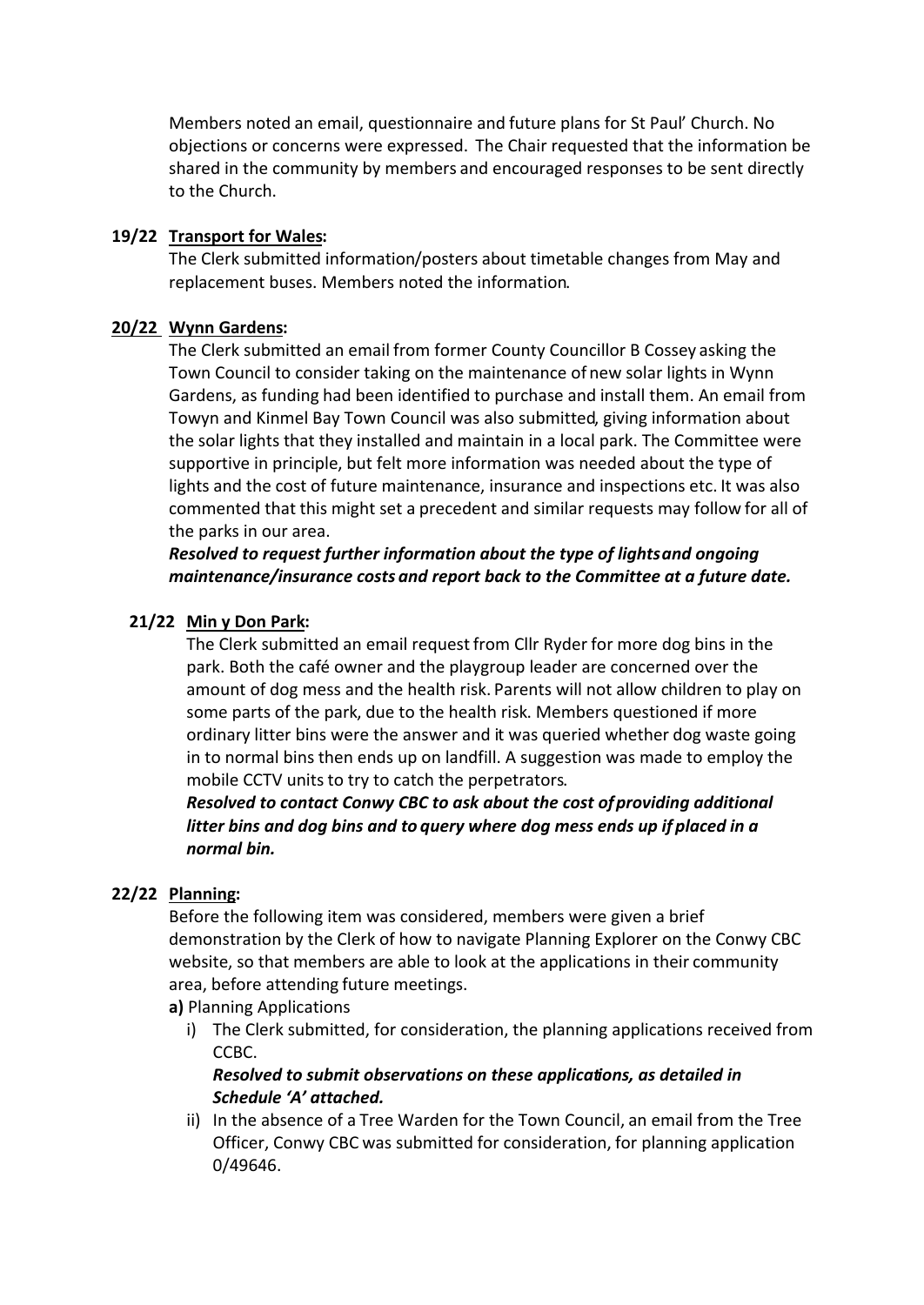- iii) The Chair asked for nominations for a Tree Warden. The Clerk advised members that the post does not necessarily have to be a Committee Member and a person with relevant experience can be co-opted onto the Committee to advise on any tree applications in our area. *Resolved to appoint Cllr Paul Hughes as Tree Warden for the Committee.*
- **b)** The Clerk submitted Planning Decisions, issued by CCBC from 18/04/22 15/05/2022, which were noted by members.
- **c) PAC (Pre-Application Consultation):** The Clerk submitted information about a PAC for land to the north of Quinton Hazell Enterprise Park, Glan y Wern Road, Mochdre. The Clerk informed members that PAC's were introduced as part of the Planning Act 2015 and were considered to be a good way to engage with the developer at an early stage in the planning process, and can be a way of influencing designs before they are finalised.

Members went on to discuss the proposed development and several members raised strong concerns on behalf of their residents, especially with regard to a residential amenity area becoming an industrial area. Cllr Brockley said he would share his research in writing with members, so an informed response can be collated.

*Resolved to delegate authority to the Clerk and the Chair to reply to the developers, covering the Committee's concerns and observations.*

**d) Planning Aid Wales Newsletter:** Members noted the newsletter. It was also noted that the Town Council had signed up to the online training portal. Members were informed that places (up to 20) could be requested to do the online training. It was stressed that this was not just for new members but was an ideal refresher course for all members.

## **23/22 Licensing Applications:**

Licensing Applications were submitted for the period up to 13<sup>th</sup> May 2022 which were noted by members.

The meeting closed at 8.15pm.

..….....………………….…… Chairman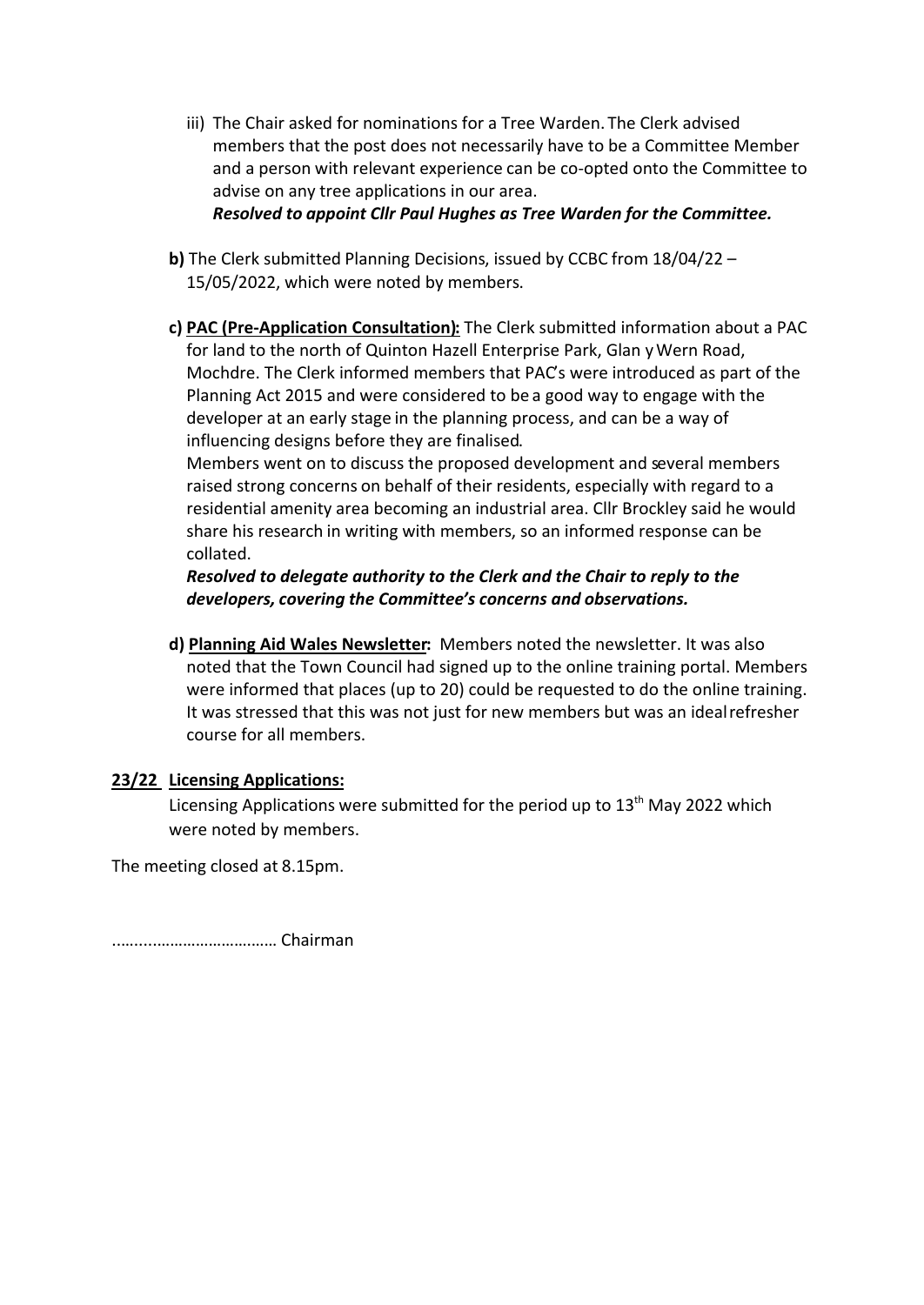# **CYNGOR TREF BAE COLWYN BAY TOWN COUNCIL CEISIADAU CYNLLUNIO/PLANNING APPLICATIONS 24/05/2022**

| Cyfeirnod/ | LEFEL/       | <b>CAIS/APPLICATION</b>                                                                                                                                                                                                                                                                                                                                                                                                                                                                                                                                                                                                                                                                                                   |
|------------|--------------|---------------------------------------------------------------------------------------------------------------------------------------------------------------------------------------------------------------------------------------------------------------------------------------------------------------------------------------------------------------------------------------------------------------------------------------------------------------------------------------------------------------------------------------------------------------------------------------------------------------------------------------------------------------------------------------------------------------------------|
| Reference  | <b>LEVEL</b> |                                                                                                                                                                                                                                                                                                                                                                                                                                                                                                                                                                                                                                                                                                                           |
| 0/49624    | D            | Estyniad ochr deulawr i annedd.<br>Safle: Pleasant View, 16, Seafield Road, Colwyn Bay, LL29 7HB<br>Ymgeisydd: Mr & Mrs Walker<br><b>Dim Gwrthwynebiad</b><br>Two Storey side extension<br>Location: Pleasant View, 16, Seafield Road, Colwyn Bay, LL29 7HB<br>Applicant: Mr & Mrs Walker<br>No objections                                                                                                                                                                                                                                                                                                                                                                                                                |
| 0/49646    | D            | I lleihau 1 x pinwydd yn sympathetig                                                                                                                                                                                                                                                                                                                                                                                                                                                                                                                                                                                                                                                                                      |
|            |              | Safle: Opposite 2-5 Oakwood, Colwyn Bay, LL29 7AE<br>Ymgeisydd: Nicky Roberts                                                                                                                                                                                                                                                                                                                                                                                                                                                                                                                                                                                                                                             |
|            |              | <b>Dim Gwrthwynebiad</b>                                                                                                                                                                                                                                                                                                                                                                                                                                                                                                                                                                                                                                                                                                  |
|            |              | To sympathetically reduce 1 x pine                                                                                                                                                                                                                                                                                                                                                                                                                                                                                                                                                                                                                                                                                        |
|            |              | Location: Opposite 2-5 Oakwood, Colwyn Bay, LL29 7AE<br><b>Applicant: Nicky Roberts</b><br>No objections                                                                                                                                                                                                                                                                                                                                                                                                                                                                                                                                                                                                                  |
|            |              |                                                                                                                                                                                                                                                                                                                                                                                                                                                                                                                                                                                                                                                                                                                           |
| 0/49652    | D            | Estyniad Arfaethedig, Addasiadau a Throsi Garej<br>Safle: 67, Church Road, Rhos on Sea, LL28 4YS<br>Ymgeisydd: Mr Harry Misangyi                                                                                                                                                                                                                                                                                                                                                                                                                                                                                                                                                                                          |
|            |              | <b>Dim Gwrthwynebiad</b>                                                                                                                                                                                                                                                                                                                                                                                                                                                                                                                                                                                                                                                                                                  |
|            |              | Proposed Extensions, Alterations & Garage Conversion<br>Location: 67, Church Road, Rhos on Sea, LL28 4YS<br><b>Applicant: Mr Harry Misangyi</b><br>No objections                                                                                                                                                                                                                                                                                                                                                                                                                                                                                                                                                          |
| 0/49659    |              | Cymeradwyo amodau 11 (Cynllun Rheoli Amgylcheddol) 12 (Cynllun Adeiladu<br>Safle) ac 16 (Cynllun Monitor ac Adfer Bioamrywiaeth) yng nghaniatad<br>cynllunio 0/49306 (Mae datblygiad arfaethedig Cam 2B Bae Colwyn yn rhan o<br>amddiffynfeydd rhag llifogydd a gwelliannau parth cyhoeddus ehangach Bae<br>Coolwyn. Mae Modd rhannu'r datblygiad arfaethedig yn dair agwedd<br>wahanol; gwaith arfordirol, gwelliannau I barth cyhoeddus y promenad a<br>gwaith tirlunio. Mae Cynllun yn cynnwys gwelliannau I amddffynfeydd<br>arfordirol yr ardal ynghyd a gwaith adfywio cysylltiedig ar y promenad).<br>Safle: Traeth a Phromenad Bae Colwyn rhwng Gorsaf Bae Colwyn ac Abbey<br>Road<br>Ymgeisydd: Benjamin Poulter |
|            |              | <b>Dim Gwrthwynebiad</b>                                                                                                                                                                                                                                                                                                                                                                                                                                                                                                                                                                                                                                                                                                  |